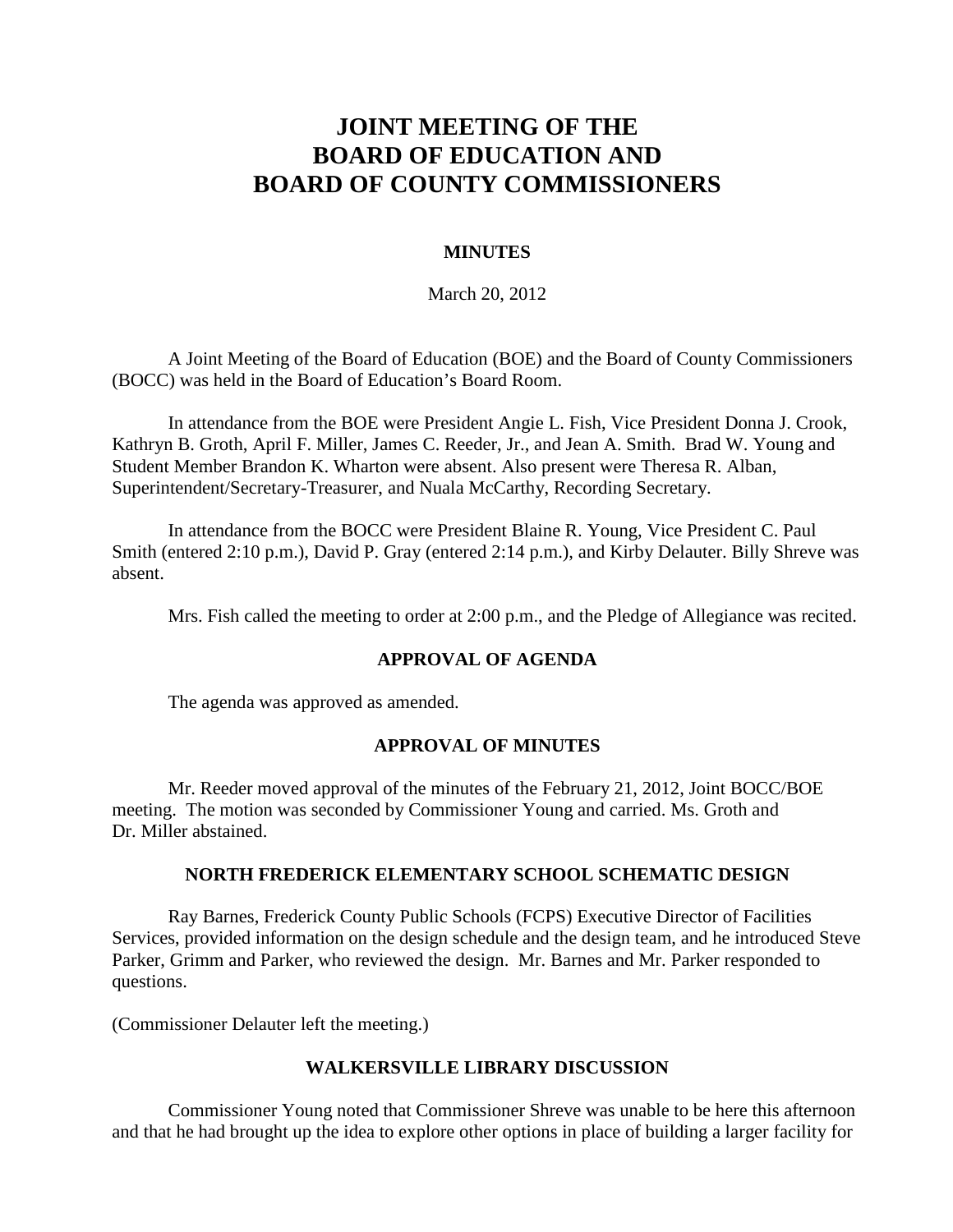the Walkersville library; it was noted the \$6 million is included in the BOCC's Capital Improvement Program (CIP) for this project.

Several options were discussed, and BOE members expressed concern with having a public library inside or adjacent to a school and consensually agreed with sharing land space if available, but not a facility.

## **PUBLIC COMMENT**

#### *George C. Rudy*

Mr. Rudy spoke concerning Mr. Shreve's suggestion to close the Walkersville Public Library and transfer the "library function" to the Walkersville Middle School. He requested that the Board of Education conduct a public hearing as soon as practical and render an official opinion, and go forth to a full public hearing before the BOCC.

(Dr. Miller left the meeting.)

## **USE OF FCPS TRACKS**

Commissioner Young introduced Debbie Brown, representing the Frederick Striders, who expressed concern with the high cost of renting the high school tracks for a non-profit organization, and she asked that the BOE give them consideration. Mr. Barnes agreed to meet with Ms. Brown to discuss the charges for facility use and to review her bill.

The Commissioners also asked whether or not tracks are left open for public use. Mr. Barnes shared that it varies by school and noted that the concern is with damage to the tracks in the highly populated areas due to skateboarding, rollerblading and other unsupervised activities, but noted that staff will take a look at individual circumstances and try to find ways to mitigate the potential for vandalism so that the tracks can be open after hours. Ms. Pellegrino commented on her conversation with the FCPS insurance broker regarding additional claims and risks for after school use of the tracks.

## **COMMENTS**

Commissioner Young stated that the county has significantly moved up projects in the BOE's Capital Improvement Program (CIP) based on the partnership that has been developed and the help provided by the BOE last year, and the BOCC is trying to be thankful and reward through the CIP. He commented on the front-page article in the newspaper and asked the Board if it wants to pull out money from the CIP and push back projects since there are issues with negotiations. He asked the BOE which it would like to make a priority--capital projects and capital systemic needs or salaries. He also asked for a decision prior to the BOCC's public hearing this evening and approval of the CIP.

It was noted that the Board could not make a decision at this meeting, and that this item would be placed on the agenda for discussion at the March 28, 2012, BOE meeting.